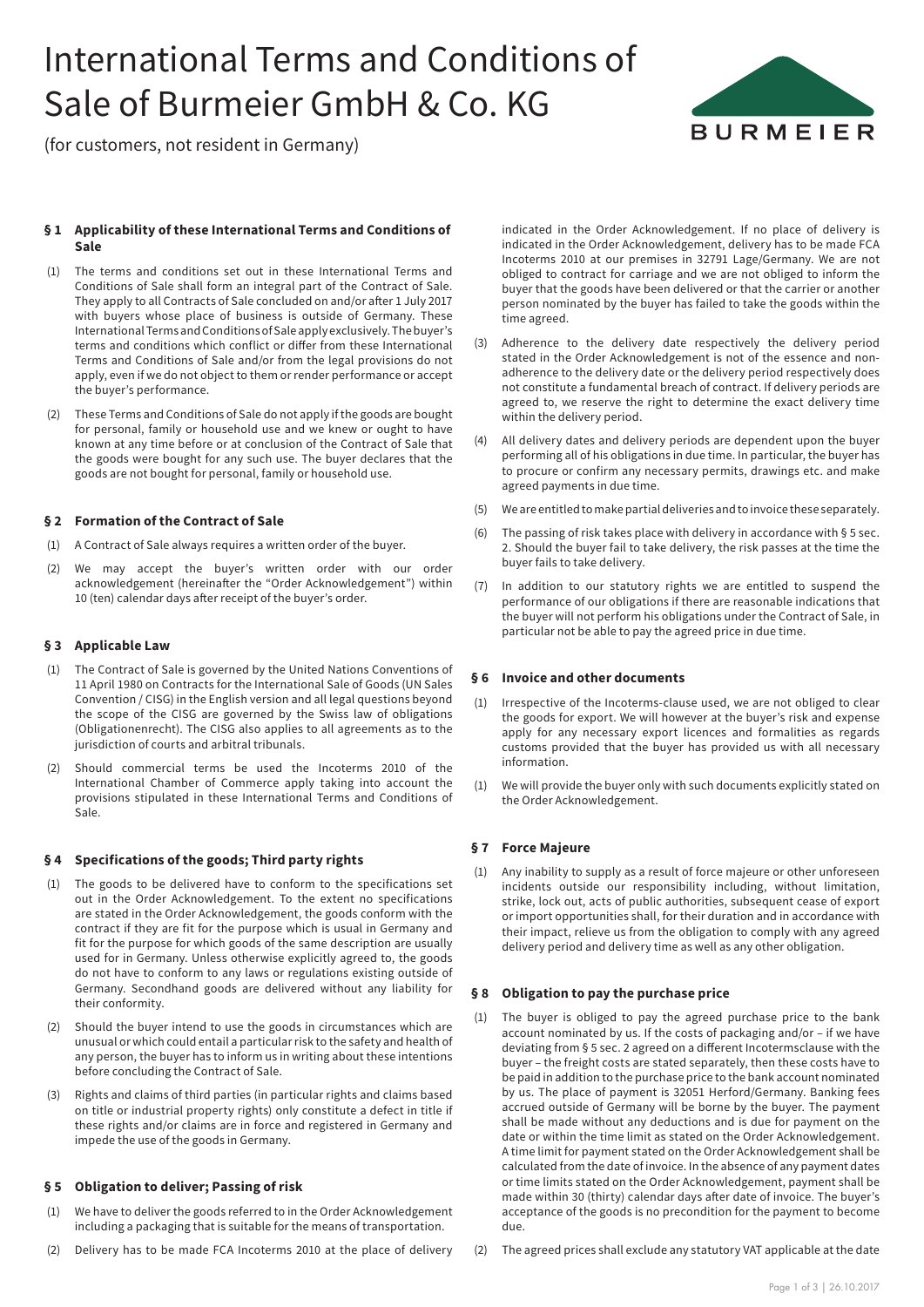#### of delivery.

- (3) The buyer is only entitled to exercise a lien or to suspend his performance if this is based on the same transaction as well as based on a due and undisputed or finally adjudicated counterclaim of the buyer.
- (4) The buyer may only offset any claims insofar as the buyer's counterclaim is acknowledged, undisputed or assessed in a legally binding judgement.
- If and till such time the buyer is in arrears with payment of the purchase price, the buyer is obliged to pay interest at the rate of nine (9) percentage points above the base rate of the German Central bank per annum.

#### **§ 9 Non-Conforming goods; Goods with a defect in title**

- (1) The goods do not conform to the contract if at the time the risk passes they significantly deviate from the requirements set out in § 4 sec. 1 and sec. 2.
- (2) The goods are not free from rights or claims of third parties if at the time the risk passes they significantly deviate from the requirements set out in § 4 sec. 3.

## **§ 10 Duty of examination and notification**

- (1) Without prejudice to the legal provisions, the buyer is obliged to examine the goods comprehensively in respect of deviations as regards type, quantity, quality and packaging. If necessary, the buyer is obliged to conduct the examination with the help of external third parties.
- (2) Notice of non-conformity has to be made in within ten (10) calendar days. For very obvious non-conformities, the period for such notification starts with the delivery of the goods, in all other cases after the buyer has discovered the non-conformity or ought to have discovered it. Notice of non-conformity has to be given in writing. The notice of nonconformity has to clearly indicate and describe the non-conformity in such a way that we can take remedial actions.
- (3) Apart from the aforesaid as well as with respect to defects in title, the statutory provisions apply.

## **§ 11 Limitation Period**

(1) Without prejudice to claims resulting from a malicious, grossly negligent or intentional conduct as well as claims due to injury of life, body or health, the buyer's claims in respect of the delivery of non-conforming goods and goods with a defect in title become time-barred one (1) year after delivery of the goods. For second-hand goods § 4 sec. 1 sentence 4 applies.

#### **§ 12 Remedies in case of non-conforming goods and goods with a defect in title; Limitation of Liability**

- In case of delivery of non-conforming goods, the buyer can claim delivery of substitute goods or declare avoidance of the Contract of Sale only in accordance with the legal provisions.
- (2) To the extent any costs associated with performing remedies are increased by the fact that the buyer has removed the goods to a place not stated in the Order Acknowledgement or, in the absence of such an indication, to a place other than the buyer's place of business, these costs will be borne by the buyer.
- (3) Delivery of substitute goods or repair does not lead to a restart or extension of the limitation period.
- If we deliver non-conforming goods or goods with a defect in title or breach any other obligation resulting from the Contract of Sale or the business relationship with the buyer, the buyer is entitled to demand damages only in accordance with the following provisions and any recourse to concurrent bases of claim (in particular of a non-contractual nature) is excluded:
	- a. We are not liable for the conduct of our suppliers or subcontractors. Neither are we liable for damages to which the buyer has contributed.
	- b. The buyer has to prove that either our directors or employees or other members of staff have deliberately or negligently breached contractual obligations owed to the buyer.
	- c. In case of liability, the amount of damages for late delivery is limited to 0,5 per cent for each full week of delay, up to a maximum of 5

per cent of the purchase price of the goods delivered late or not at all, and in case of remedies because of delivery of non-conforming goods and/or goods with a defect in title and in cases of all other breach of obligations is limited to the purchase price of the goods affected.

- d. Irrespective of § 12 sec. 4 c), we are not liable for loss of profit.
- e. The aforesaid limitations in § 12 sec. 4 do not applyt
	- i. to injury of life, body or health,
	- ii. if we have acted maliciously, gross negligently or intentionally,
	- iii. if we are liable according to product liability laws, and
	- iv. to liabilities which may not be excluded or limited according to the applicable laws.
- (5) Apart from the aforesaid, the statutory provisions apply.

## **§ 13 Right to use Software; Rights in documents etc.**

- In case the goods include software, with the delivery of the goods the buyer is hereby granted a non-exclusive, royalty-free license to use the software, but strictly and only in connection with the goods purchased under this Contract of Sale. With the exception of the right to make one backup copy, the buyer is not entitled to copy the software.
- (2) We reserve all intellectual property rights in any documents, pictures, drawings etc. (collectively "Documents") arising in connection with the performance of the obligations arising under the Contract of Sale and such Documents shall belong exclusively to us.

## **§ 14 Other Provisions**

- (1) Title of the goods that have been delivered remains with us until all of our claims against the buyer have been settled.
- (2) We are not obliged to perform any obligations not stated in the written Order Acknowledgement or in these International Terms and Conditions of Sale.
- (3) There are no side agreements to the Contract of Sale.
- (4) Any amendments to a concluded Contract of Sale require our written confirmation, duly approved by signature.
- (5) The buyer is not entitled to assign his rights and obligations against us to a third party.
- (6) The place of performance for delivery is governed in § 5 sec. 2, the place of payment in § 8 sec.1. For all remaining obligations and irrespective of the agreement of a differing Incoterms-clause, the place of performance is agreed to be 32791 Lage/Germany, including for a replacement delivery, for the rectification of non-conformities and for the restitution of the contractual obligations in case of avoidance of the Contract.
- (7) All communications, declarations, notices etc. (hereinafter collectively "Notices") are to be drawn up exclusively in German or English. Notices by means of fax or email fulfil the requirement of being in writing. A signature is not required, unless these International Terms and Conditions of Sale explicitly require a signature.

#### **§ 15 Agreement upon jurisdiction and arbitration**

- (8) If the buyer's place of business is located within the European Economic Area and/or within Switzerland, for all disputes, including disputes under insolvency law, arising out of or in connection with a Contract of Sale and/or these International Terms and Conditions of Sale, including its validity, invalidity, violation or cancellation as well as other disputes arising out of the business relationship between the buyer and us, the state court which has jurisdiction for 32791 Lage/Germany shall have exclusive jurisdiction. Instead of bringing an action before the state court which has jurisdiction for 32791 Lage/Germany, we are also entitled to bring an action before the state court of the buyer's place of business.
- (9) If the buyer's place of business is located outside of both the European Economic Area and Switzerland, all contractual and extra-contractual disputes, including disputes under insolvency law, arising out of or in connection with a Contract of Sale and/or these International Terms and Conditions of Sale, including its validity, invalidity, violation or cancellation as well as other disputes arising out of the business relationship between the buyer and us shall be finally resolved by